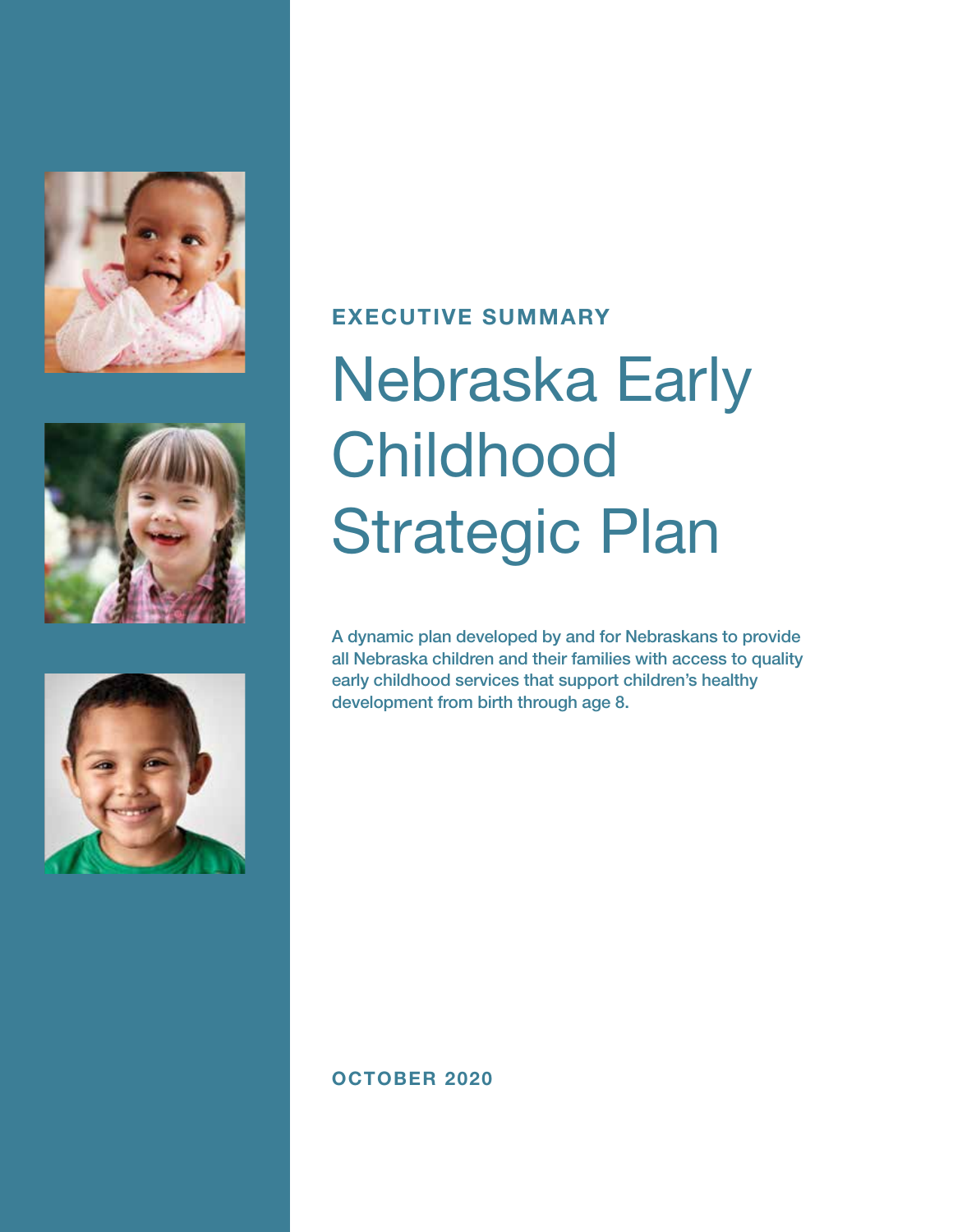# Strategic Plan

EXECUTIVE SUMMARY Nebraska Early **Childhood** 

Facilitation of the Nebraska Early Childhood Strategic Plan is provided by the Buffett Early Childhood Institute at the University of Nebraska **by the Strategic Plan is provided by the Buffett Early Childhood Institute at** as part of a broad collaborative effort of the Nebraska Department of Health and Human Services, the Nebraska Department of Education, *the Nebraska Children and Families Foundation, and a number of other organizations.* 

*This project is supported by the Preschool Development Grant Birth through Five Initiative (PDG B-5), Grant Number 90TP0040-01-00, from*  the Office of Child Care, Administration for Children and Families, U.S. Department of Health and Human Services. Its contents are solely the *responsibility of the authors and do not necessarily represent the official views of the Office of Child Care, the Administration for Children and Families, or the U.S. Department of Health and Human Services.*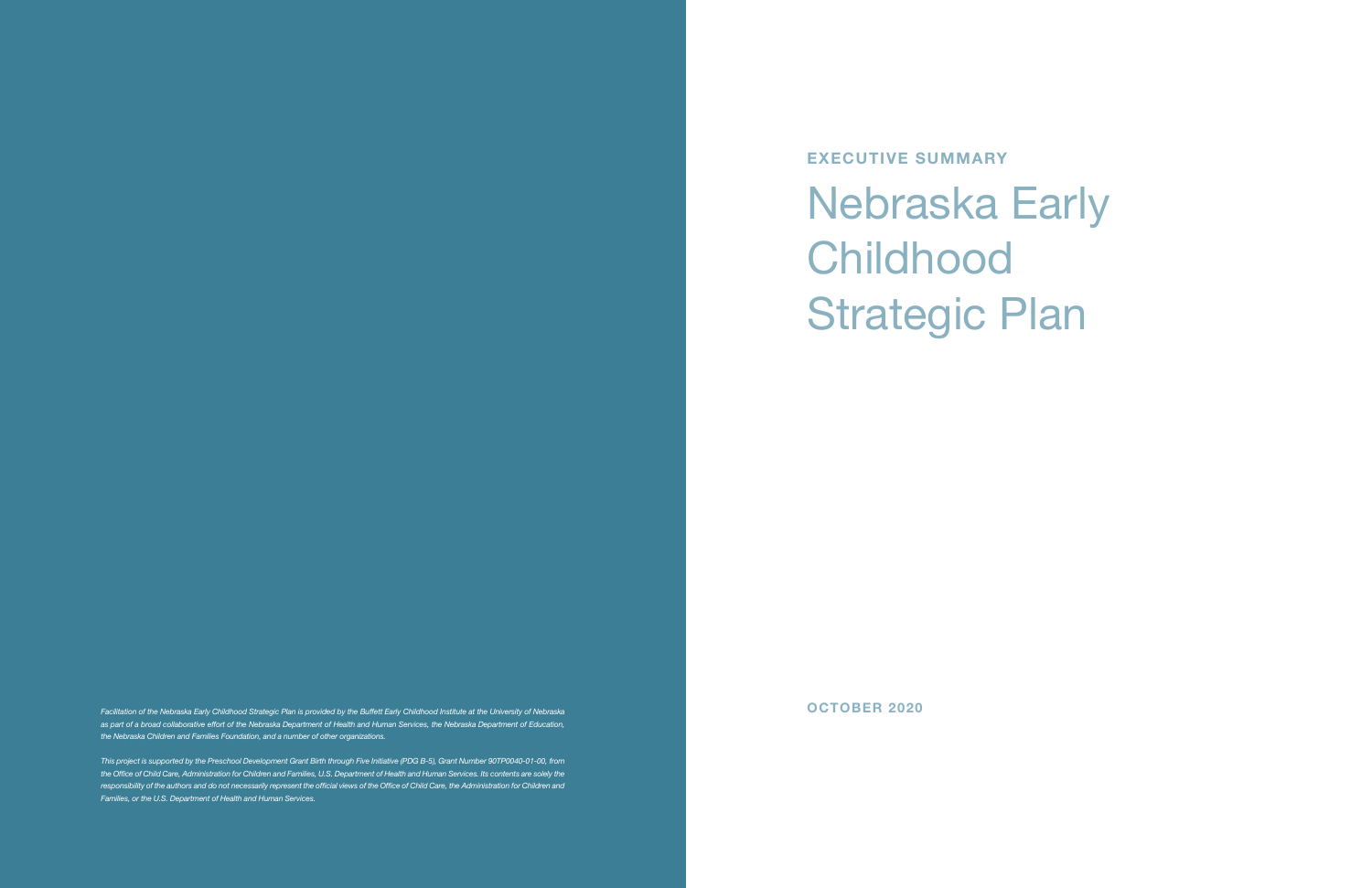The science of early childhood development makes clear that providing quality early care and education is essential not only for the healthy development of our children and families but also for the economic vitality of our communities, our state, and our nation. Yet in communities across Nebraska, many families lack access to quality early childhood services. As Nebraskans, we seek to close this gap between what we know is good for our children, families, and communities and what we currently provide. The Nebraska Early Childhood Strategic Plan describes an intentional and dynamic plan for improving the early childhood experiences of the more than 235,000 children, birth through age 8, who live in Nebraska today.

The strategic plan is based on findings from a comprehensive needs assessment conducted in 2019. Throughout the needs assessment and strategic planning process, Nebraska built upon past analyses and actively engaged stakeholders across the state, with a focus on ensuring that the voices of families and communities shape the work ahead. Thousands of Nebraska families, early care and education providers, and other professionals provided information through statewide surveys and interviews. Using that information, hundreds more Nebraskans participated in discussions to develop a strategic plan that provides a framework for how our state can improve early childhood services. These efforts have been made possible through grants from the federal and state government and have been augmented by state and local organizations working on behalf of young children and their families.

Stakeholder engagement in needs assessment and strategic planning:

- Two surveys captured the needs and concerns of families and early care and education providers in communities across the state.
- Focus groups with parents gathered more nuanced information about families' perspectives and needs.
- Interviews and surveys with key informants from all levels of the state's early childhood system identified system-wide needs.
- Using needs assessment findings, stakeholders from communities across the state and from all sectors of the early childhood system contributed to the development of the strategic plan.
- The plan is intentionally inclusive, holistic, and dynamic—and it will continue to evolve through ongoing engagement with stakeholders across Nebraska.



The Nebraska Early Childhood Strategic Plan contains a set of interrelated goals and objectives that are designed to better align state and local systems that serve young children and their families, improve collaboration, and ensure families greater choice in selecting the early care and education setting that best meets the needs of their children. In particular, the strategic plan focuses on ensuring that children have quality early childhood experiences because of all that is known about the importance of the early years to children's growth and development.

By creating a more integrated system of early childhood services for children and their families, more families can access quality early care and education and other essential services to help their young children thrive.

Moving forward, elements of the strategic plan will continue to evolve based on Nebraska's needs and opportunities. We invite all Nebraskans to learn more and become involved in this growing effort to support young children and families.

Learn more at NEearlychildhoodplan.org.

# A Dynamic Plan by and for Nebraskans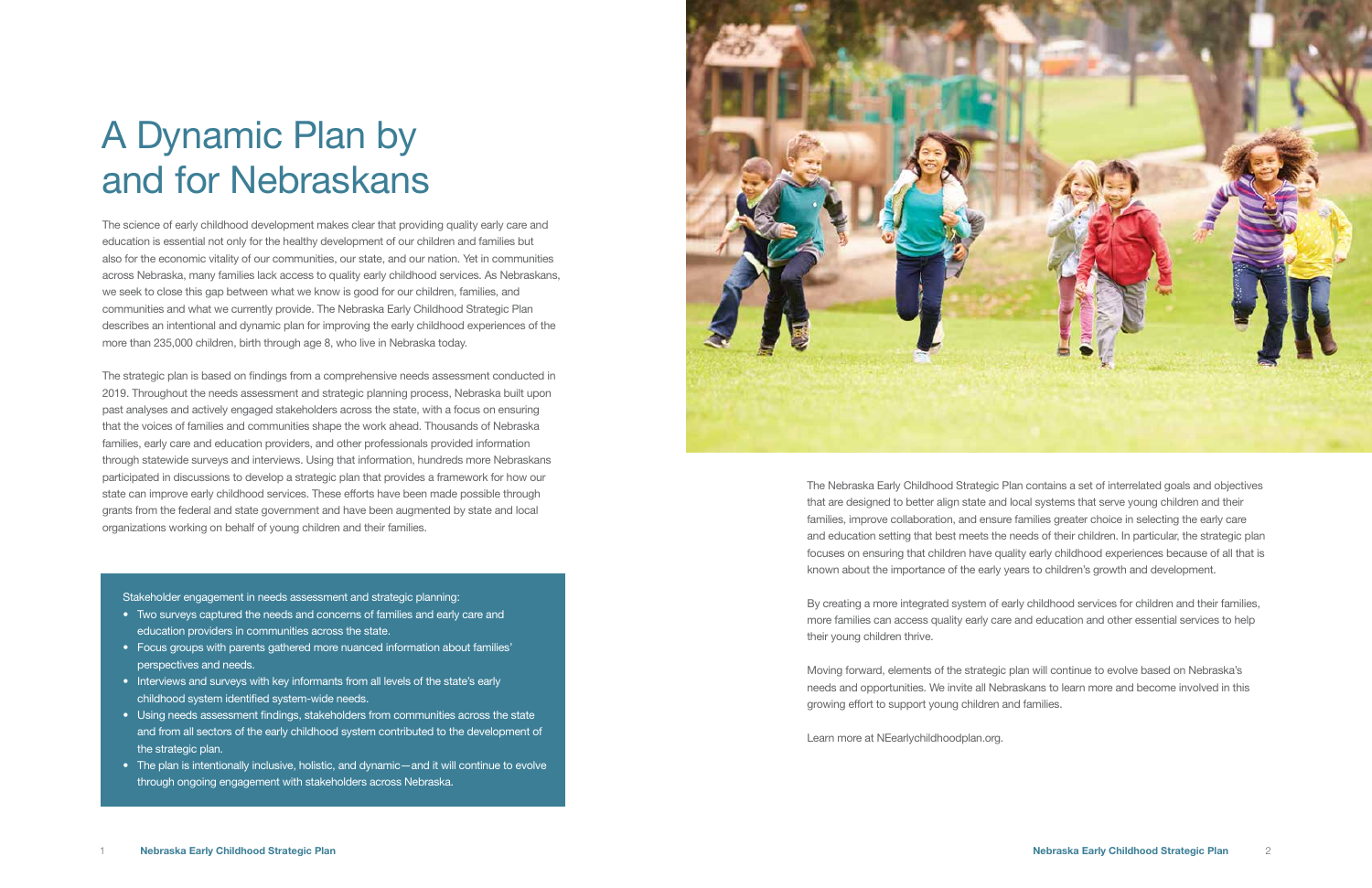- 
- 

The overarching vision of the Nebraska Early Childhood Strategic Plan is to provide all Nebraska children and their families with access to quality early childhood services that support children's healthy development from birth through age 8.

To achieve this vision, we will pursue four interrelated goals. These four goals are intended to create a more integrated early childhood system—and work on any one of the goals will impact and inform the other goals.

Objectives provide clear targets for each goal. Together, the goals and objectives provide an organizing framework for the work ahead that is based on shared definitions of key concepts and responds to identified needs, as summarized on the following pages. Detailed strategies and action plans for how to implement the objectives will be developed through ongoing engagement with Nebraskans in 2020 and beyond.

# Strategic Plan Vision, Goals, and Objectives

As part of the needs assessment process, new definitions were developed for key terms relevant to early childhood services in Nebraska. The following definitions serve as organizing concepts for the strategic plan.

Quality in early care and education. We define quality in early care and education in terms of each child's experience. A child experiences quality early care and education as physical and emotional safety in the context of frequent, warm, one-on-one interactions with a caring adult who engages the child in language-rich and educational activities. To increase the likelihood that a child experiences quality, early care and education settings are structured to promote the well-being of early childhood professionals and to foster the child's healthy development and learning. The delivery of quality care and education across settings is facilitated by policies and continuous quality improvement practices that prioritize the child's experiences.

*and alignment of systems across the* **STATE** 

*requires collaboration across every*  **COMMUNITY** 

*to quality experiences in every*  **SETTING** 

Goal 1 ACCESS - Each child and their family can access the quality early care, education, and other essential services they need to support each child's healthy development.

Adults in all settings promote quality experiences through:

Goal 2 QUALITY - All early care and education settings provide quality experiences for children.

- Sensitive and responsive interactions with each child
- Developmentally appropriate instruction that engages the whole child (physical, emotional, cognitive, social) and is individualized to each child's unique skills and needs • Engagement with families in the care and education of their children and in learning about
- their child's development
- Inclusion of the families' and children's culture and language

Early childhood settings promote quality experiences through:

- Caregivers and teachers who have the qualifications and training they need to build positive relationships with the children and families they serve
- A professional environment that promotes the physical and mental well-being of caregivers and teachers by providing appropriate compensation and professional supports
- Learning resources and structures—such as classroom materials, routines, and teacherstudent ratios—that are designed to meet the developmental needs of the children being served
- development and learning

• Facilities and equipment that are clean, safe, and designed to foster children's healthy

Local, state, and federal agencies and organizations promote quality experiences through: • Economic, social, regulatory, and funding policies designed to enable early care and education providers to cover the costs of quality programs delivered by qualified

- professionals
- setting

• Continuous quality improvement practices that include observations of the child's experiences of quality in addition to observations of the structure and facilities of the care

# Key Definitions

# *Ensuring access for*  **CHILDREN** *and* FAMILIES

Goal 3 COLLABORATION - Communities coordinate a locally designed mixed delivery system that provides continuous care and meets the needs of families.

Goal 4 ALIGNMENT - Statewide systems align to support communities in creating an integrated and comprehensive mixed delivery system for all children.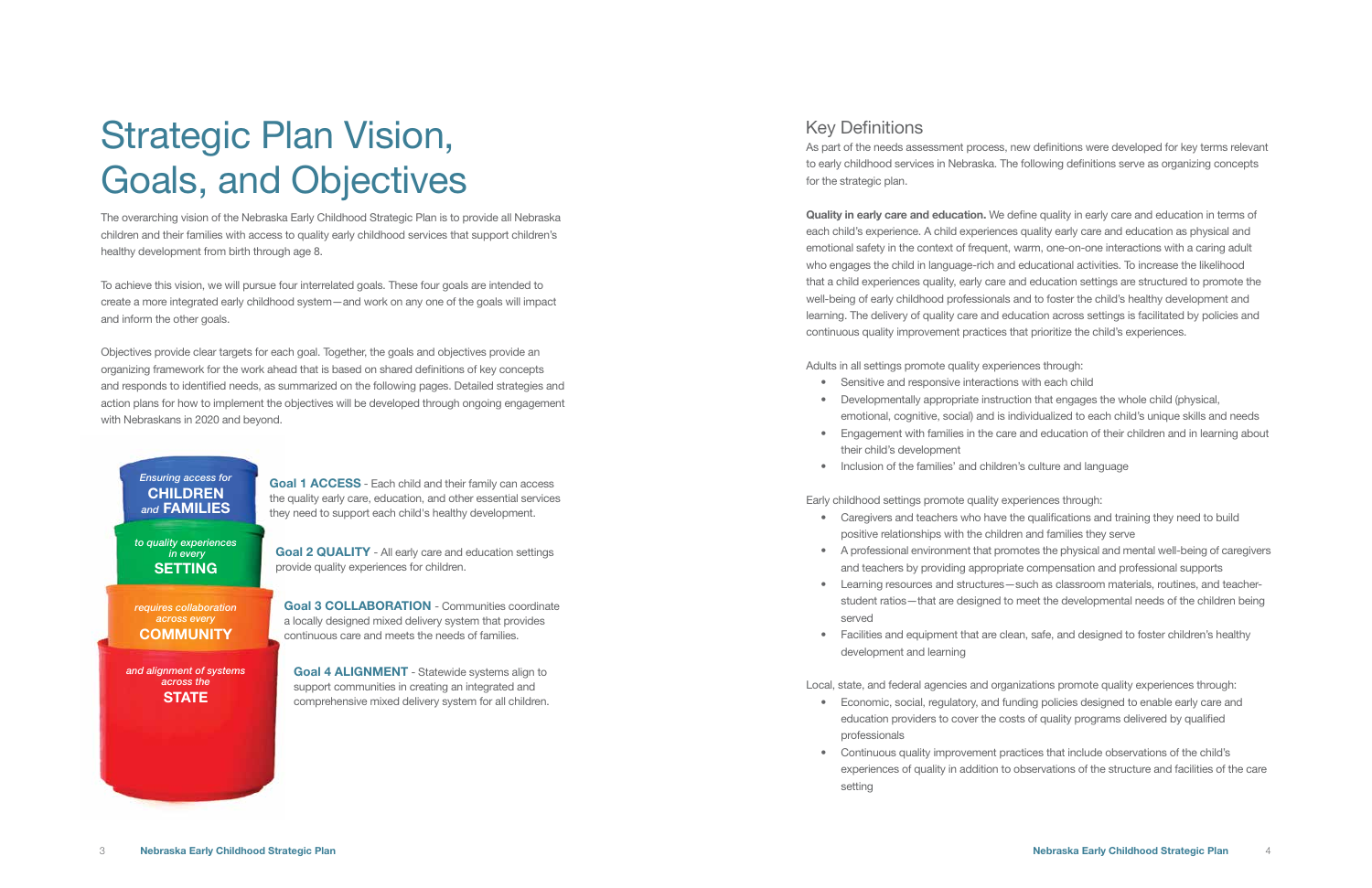Going forward, Nebraska will further develop this definition by describing characteristics of quality care and education across different settings. In addition, Nebraskans will work to expand the use of this new definition into as many contexts as possible so that the child's experience of quality is the focus of everyone's work.

Access to early care and education. We define access to quality early care and education in terms of availability and access. Availability refers to having enough early care and education options in a given community—in terms of capacity, quality, and types of services—to meet the needs of families living in the community. Access refers to a family's ability to actually enroll their child in the early care and education setting that best meets the child's and family's needs, without facing undue barriers. Potential barriers include those related to cost, transportation, or flexibility of hours as well as systemic barriers related to race, ethnicity, gender, language of origin, disability, or any other social or cultural characteristic. For children to receive quality early care and education, such services must be available in the communities in which they live and accessible to their families.

Vulnerability in early childhood. Children are considered vulnerable when they experience conditions that may have a negative impact on their development and learning. Poorer developmental outcomes are expected when children experience multiple conditions. A core assumption of the needs assessment and strategic planning efforts is that Nebraska's children, especially those who experience vulnerability, will thrive more in an integrated early childhood system that provides seamless access to all services needed to support the child's development and well-being.

- Homelessness or housing insecurity
- Food insecurity
- Inadequate prenatal care
- Low birthweight • Teen parents
- Parents without high school education
- Primary language at home is not English
- Special health needs or disability
- State care/foster care

### Conditions that may contribute to children's vulnerability:

Nebraska's early childhood mixed delivery system. Nebraska has a "mixed delivery" early childhood system that encompasses early care and education services offered in a variety of settings (such as homes, child care centers, and schools), as well as an array of other services that are essential for early childhood development (such as health care, nutrition, housing, and parenting support services). These services are delivered through various providers, programs, organizations, and agencies that have traditionally functioned as distinct and independent entities. Changes in policies and procedures at the state level are needed to support better coordination and alignment across all levels of Nebraska's early childhood system.

# SERVICES IN NEBRASKA'S EARLY CHILDHOOD MIXED DELIVERY SYSTEM



- Parent with mental illness (including maternal depression)
- Discrimination based on perceptions of a child's or family member's race and/or ethnicity
- Trauma, including adverse childhood experiences
- Poverty
- Low socioeconomic status
- Immigration or refugee status
- Discrimination based
	- on perceptions of a child's gender identity or of family members identifying as lesbian, gay, bisexual, transgender, queer or
	- questioning, intersex, asexual, or allied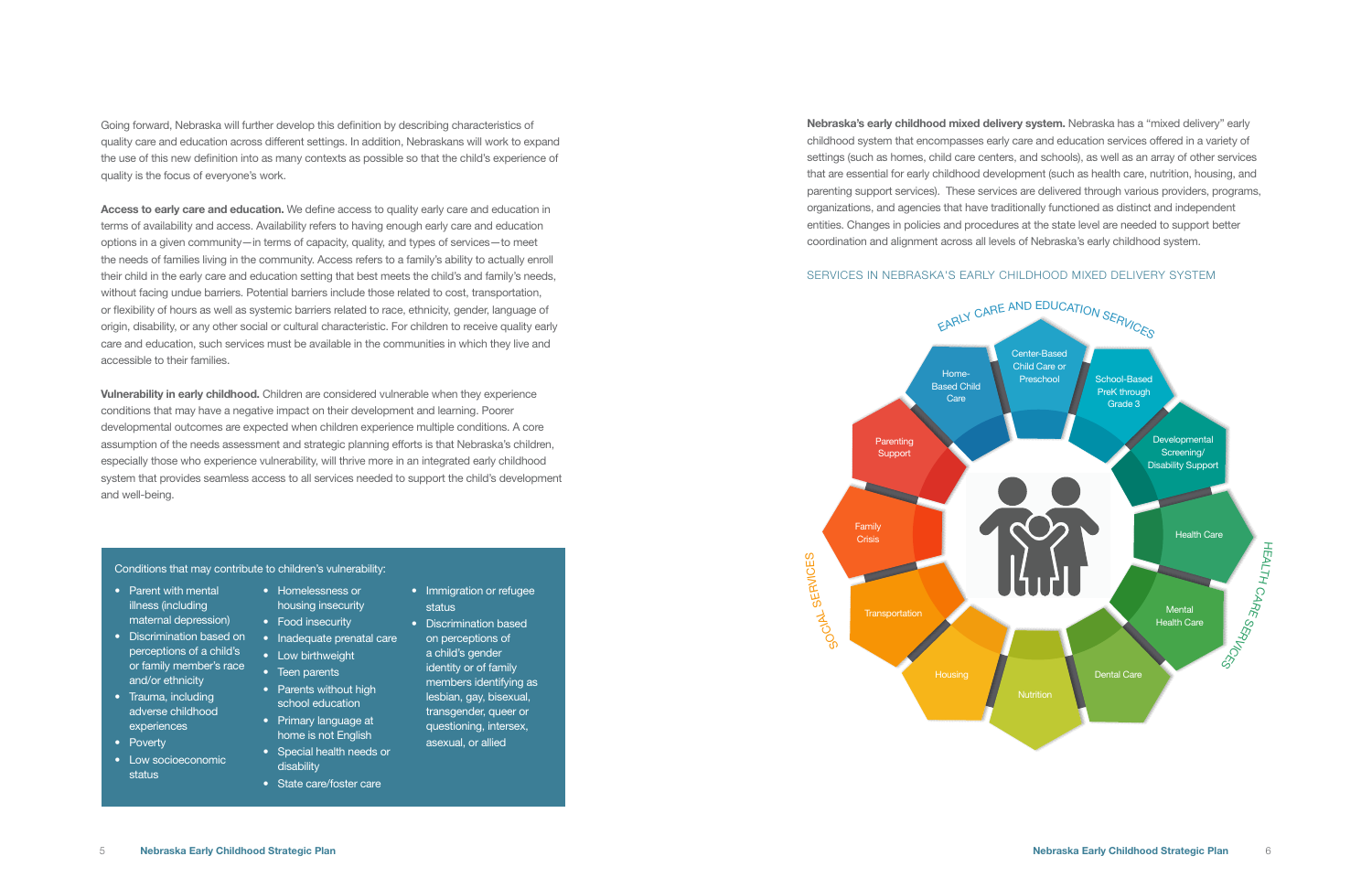Goal 1 focuses on ensuring equitable access to quality early childhood services for every child and every family in the state.

### IDENTIFIED NEEDS

Today, many Nebraska families lack access to quality early care and education. In a survey conducted in 2019, Nebraska families in all parts of the state reported a lack of available early care and education options in their communities. Of those who responded to the survey, nearly half (48%) of those living in metropolitan areas to just over three quarters (76%) of those living in remote rural areas reported a lack of options.

Finding quality care for infants and toddlers is particularly challenging. In a survey of early care and education providers across Nebraska, the majority reported that they had no vacancies for infants and toddlers, and home-based providers reported having the fewest vacancies overall. Yet, most of the Nebraska families surveyed (66%) reported using a home-based provider as their primary source of care and education. Families who reported conditions that may contribute to vulnerability—such as poverty, trauma, or food insecurity—were much more likely than families without those conditions to use a home-based provider.

Even when quality options are available, many families do not have the financial resources they need to pay for the quality of care they want for their child. Prior to the COVID-19 pandemic, 62% of Nebraska families reported at least one condition that might negatively impact their children's learning and development—and these families were nearly four times more likely to report difficulty in paying for their child's early care and education. These families also face other barriers to accessing the quality of care and education their children need. For example, families of children with disabilities face unique barriers related to transportation, flexibility of hours, and additional costs.

Most Nebraska families do not have the information they need to make informed decisions about early care and education options. More than 90% of the families surveyed would like to have a list of early care and education providers in their area with information about cost, quality ratings, availability, and user reviews.





# GOAL 1 Access

### GOAL AND OBJECTIVES

GOAL 1: ACCESS—Each child and their family can access the quality early care, education, and other essential services they need to support each child's healthy development.

Throughout the strategic planning process, stakeholders emphasized the importance of listening to community voices and equitably serving every child and every family in the state, including those who:

- Live in remote rural communities
- Live in underserved urban communities
- Are people of color
- Are immigrants or refugees
- Have disabilities or special health needs

- Are experiencing any other condition that may contribute to vulnerability
- We continue to listen to voices from these and other communities in our state, and we are
	-

committed to collaboratively seeking equity across all populations.



1.1 Increase availability of quality early care and education services in communities across the state by creating funding strategies that pay providers for the full cost of quality

- services.
- 1.2 Increase families' access to quality early care and education services by improving continuity of care and removing barriers.
- 1.3 Create coordinated and aligned resource, referral, and enrollment systems across the state, regional, and local levels that make it easier for families to find and enroll in (or access) quality early care and education services.
- in rural areas.

1.4 Increase access to essential services especially for vulnerable families and families living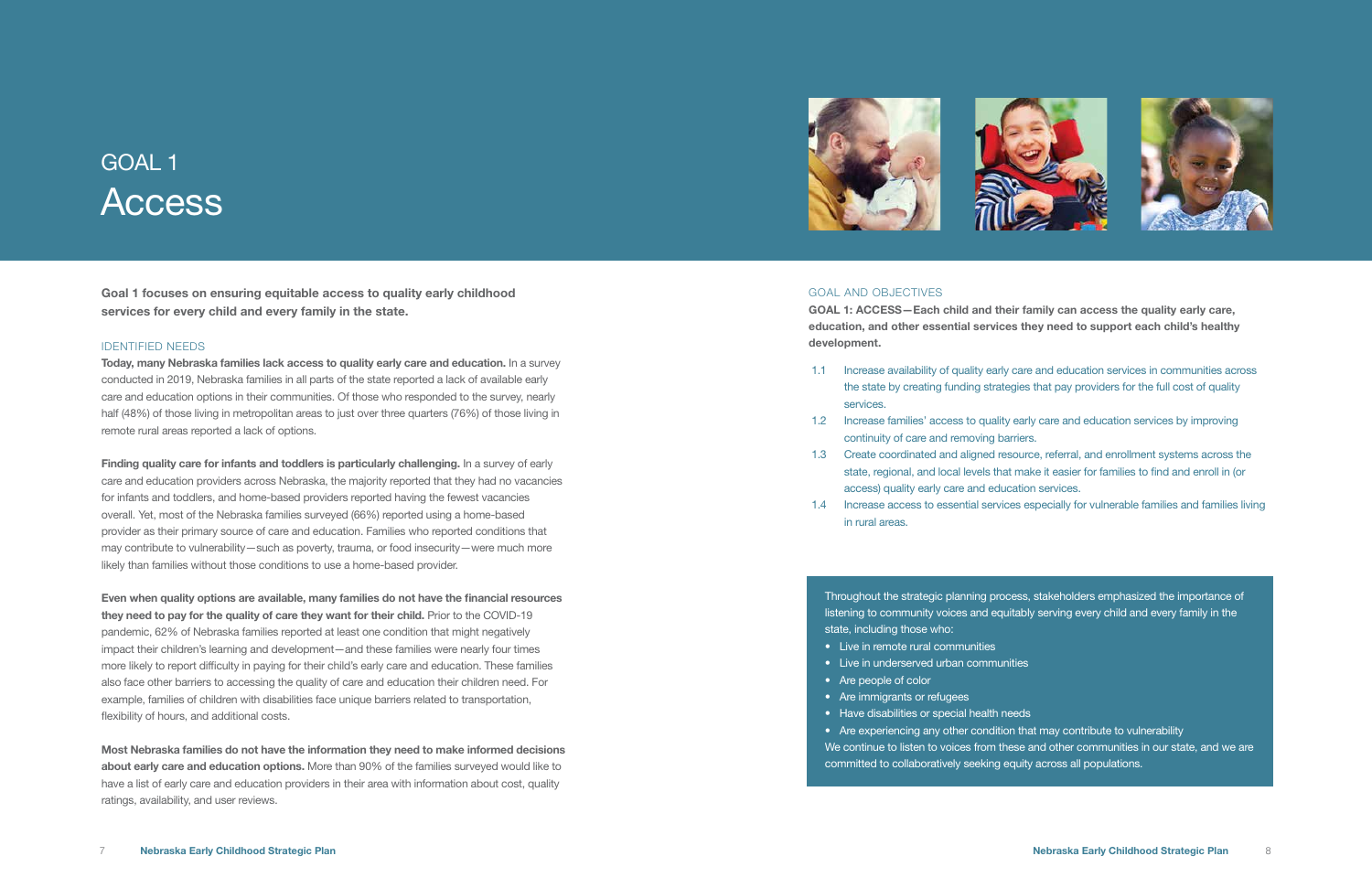

Goal 2 focuses on ensuring that the care provided to each child in the state is quality care, consistent with the state's new definition of quality.

### IDENTIFIED NEEDS

In Nebraska today, low wages and lack of supportive professional environments create significant hardships for many early childhood professionals, resulting in high turnover rates. Early childhood professionals play an important role in shaping the experiences of the children they serve. Yet, in our current system, Nebraska's early childhood professionals are undervalued and underpaid, making it difficult to retain the qualified professionals we have and recruit the additional professionals we need to meet the demand for quality early care and education in our communities. Many Nebraska families are frustrated with high rates of staff turnover and settings that are short-staffed because these conditions interfere with the caring, one-on-one interactions that families want for their children.

# GOAL 2 **Quality**

Many early childhood professionals cannot afford to pay for higher education or take the time off needed for professional development. Overall, compared to center- or school-based providers, home-based providers reported their caregivers had less access to professional development resources. Yet, there is a clear need for greater access to professional development, as nearly half of the early care and education providers surveyed indicated that it is difficult for them to hire staff with appropriate qualifications.

Quality in early care and education is defined by each child's experience. A child experiences quality early care and education as physical and emotional safety in the context of frequent, warm, one-on-one interactions with a caring adult who engages the child in language-rich and educational activities.

Family engagement is a critical component of quality early care and education. When parents are more engaged and empowered in support of children's learning, they are better able to support their children's development. However, many Nebraska parents reported that they had rarely or never talked to providers about parenting issues (77%), improved educational opportunities for their children (71%), or their child's development (43%).



## GOAL AND OBJECTIVES

GOAL 2: QUALITY—All early care and education settings provide quality experiences for children.

- 2.1 Establish shared, statewide definition of quality to shape and direct all early care and education systems change efforts.
- 2.2 Promote the provision of quality early care and education throughout the state by promoting, supporting, and training the early childhood workforce.
- 2.3 Promote the provision of quality early care and education through improved family engagement practices.
- spaces and facilities where children receive care.

2.4 Promote the provision of quality early care and education by assessing the physical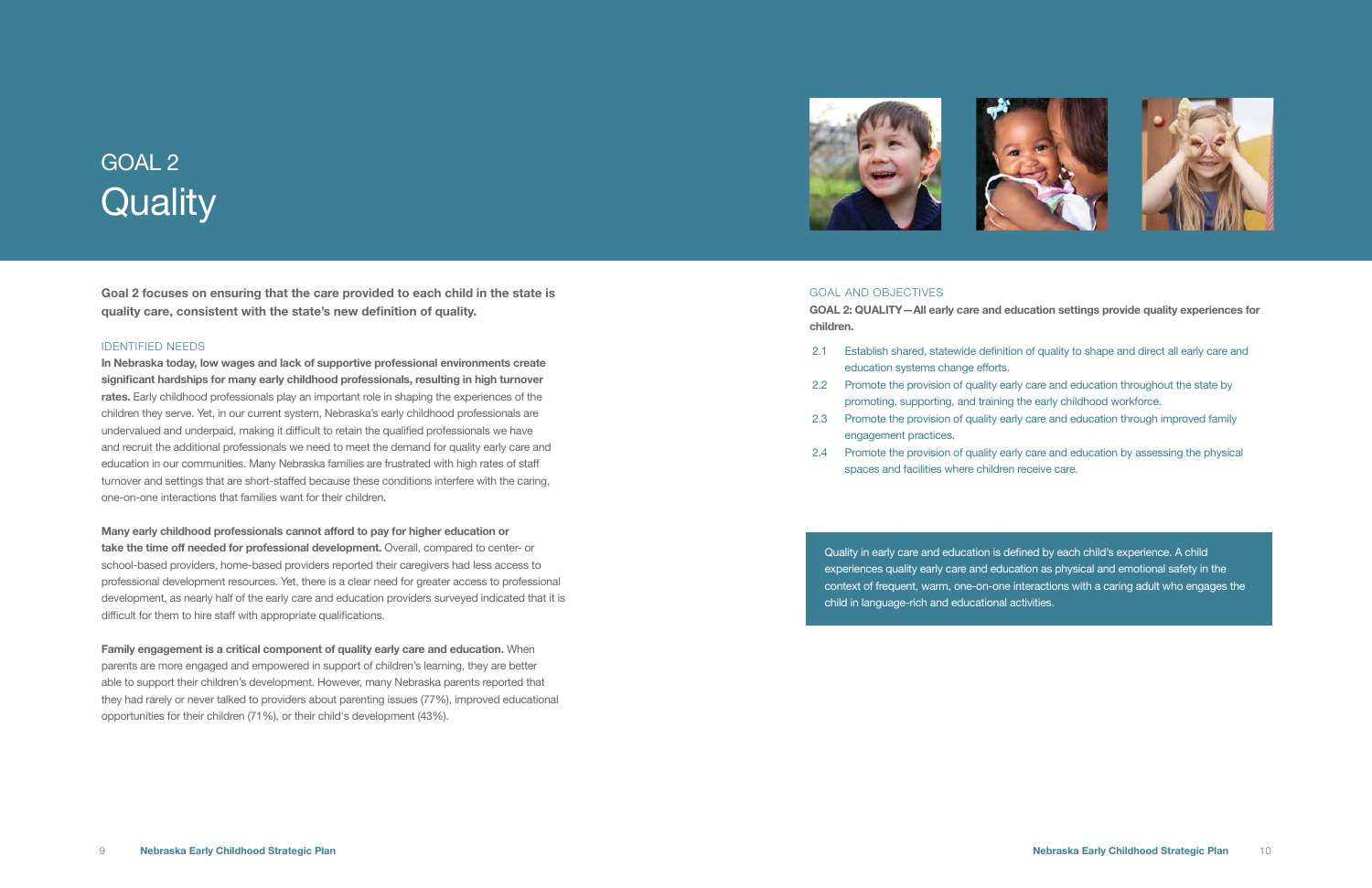Goal 3 focuses on supporting local community leaders, early childhood providers, and school personnel to build collaborative relationships and develop their capacity to coordinate local resources for families and their children.

# IDENTIFIED NEEDS

Promoting quality early childhood services for all children and families requires collaboration. Success in building an integrated early childhood system that provides quality care, education, and other essential services to each child depends on coordination and alignment of community-level and statewide resources. This in turn requires strong relationships and effective communication among stakeholders representing all sectors of the early childhood system—including state and local government, private organizations, business leaders, philanthropists, families, new and emerging community leaders, and other stakeholders.

A survey of Nebraska providers suggests that while there is some cooperation between schools and early childhood providers, there is little true collaboration. The most common types of cooperation reported were providing before- and after-school care, transportation to and from school, and enrichment activities during school breaks.

# GOAL 3 **Collaboration**

The transition from home, preschool, or child care into Kindergarten is a key milestone in children's learning and development—and successful transitions require collaboration between community early childhood providers and school staff. In focus groups, many families expressed concerns that their children would not experience quality in the transition to Kindergarten, and some cited examples of challenges they had encountered with their older children. The survey of Nebraska's early childhood providers revealed that most providers do not engage in any practices to support children's transition to Kindergarten.

Nebraska families reported significant challenges related to continuity across their children's early care and education settings, with greater challenges for families experiencing conditions of vulnerability. Nebraska families who use school-based early care and education are much more likely to use two or more forms of care than families whose



primary form of care is home- or center-based, perhaps because school-based early childhood programs are only half-day programs. In addition, families who reported one or more conditions of vulnerability also reported having more care arrangements and more frequent changes in settings than families who did not report any conditions of vulnerability.

# GOAL AND OBJECTIVES

GOAL 3: COLLABORATION—Communities coordinate a locally designed mixed delivery system that provides continuous care and meets the needs of families.

- 3.1 Create more collaboration among early care and education providers, schools, families, coaches, and businesses in communities and regions across the state.
- 3.2 Provide models for communities to build customized collaboration plans that meet the local families' needs.
- from early care and education settings to Kindergarten.

3.3 Build or expand capacity within communities to support continuity of quality care for children making transitions across early care and education settings, including those

The strategic plan builds on a strong foundation of existing and expanding collaborative relationships and ongoing initiatives across the state, providing a clear framework and targets for the shared work ahead. At the same time, the goals and objectives are broad enough to allow stakeholders across Nebraska to define, implement, and refine strategies and action plans that respond to the strengths and needs of specific communities and populations.

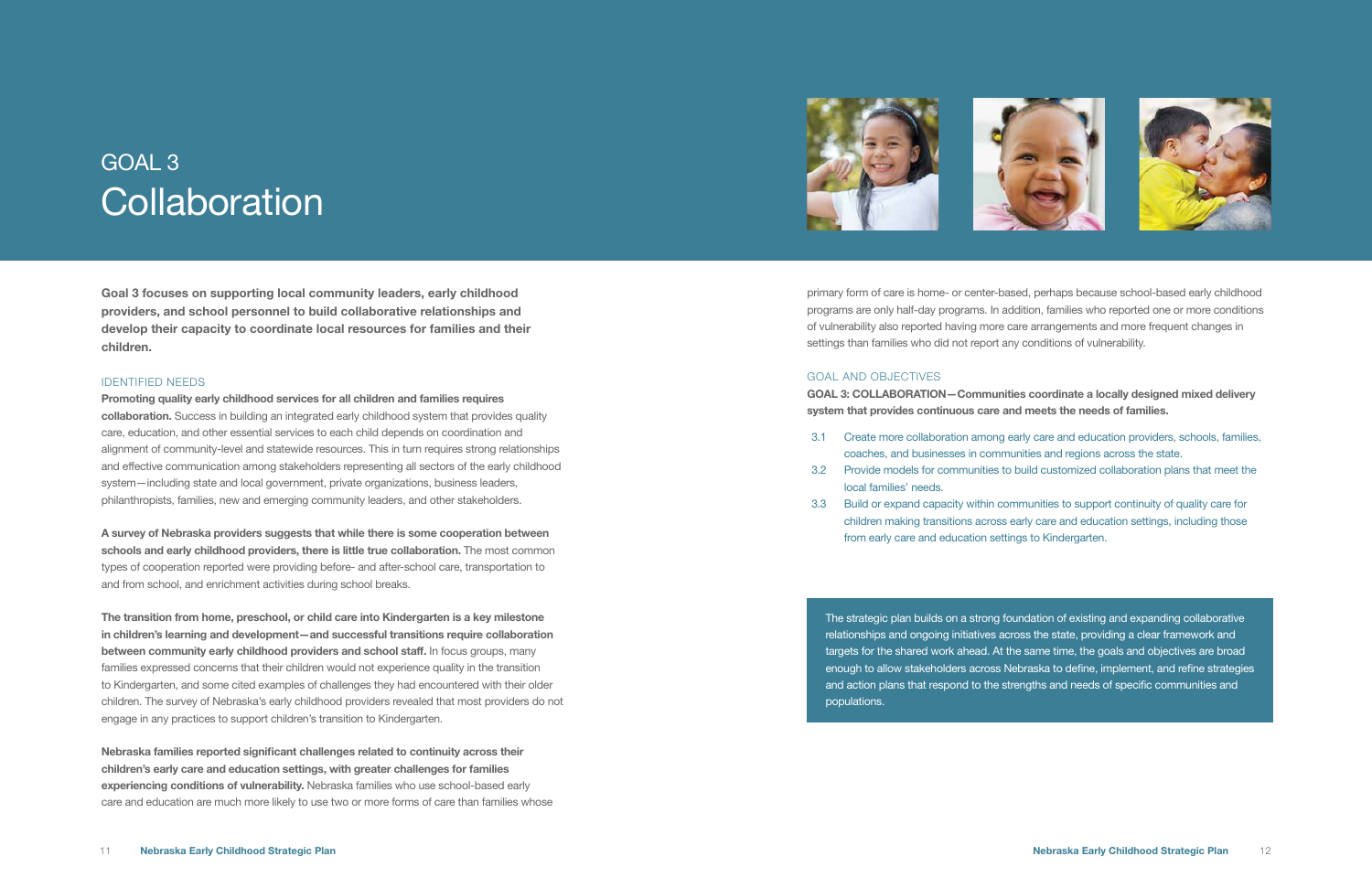Goal 4 focuses on creating an aligned vision for Nebraska's early childhood mixed delivery system that will shape funding and policy decisions and will facilitate coordination and assessment.

### IDENTIFIED NEEDS

Regulatory inconsistencies in Nebraska's early childhood mixed delivery system create challenges for stakeholders at all levels. For example, families experience barriers to accessing essential services when eligibility criteria are defined differently for different programs. Members of Nebraska's early childhood workforce confront contradictory licensing and credentialing expectations based on where they work rather than consistent professional standards based on what their day-to-day work with children entails. And providers of early childhood programs often must apply for and combine funding from multiple sources in order cover operating expenses—an administrative burden that takes time and energy away from serving children and their families.

Early care and education play an important role in the economic vitality of Nebraska communities. A community's ability to attract business investment is dependent upon the size and qualifications of the labor supply available, and labor supply is dependent in part upon access to affordable early care and education opportunities for the children of potential employees. Stakeholders across the state consistently stated the importance of ensuring that all Nebraskans understand the value and impact of quality early childhood services—not only for the healthy development of our children and families but also for the economic vitality of our communities, our state, and our nation.

Increased coordination, collaboration, and communication are needed to ensure that individual initiatives complement rather than compete with each other. Organizations in Nebraska's early childhood system are often not familiar with the work of other organizations and do not have an understanding of how their own work intersects with the work of others. Furthermore, Nebraska community leaders and policymakers do not have access to the full range of data needed to make fully informed decisions about policies, funding, and programs that would lead to greater alignment at all levels of the early childhood system.



# GOAL 4 Alignment

## GOAL AND OBJECTIVES

GOAL 4: ALIGNMENT—Statewide systems align to support communities in creating an integrated and comprehensive mixed delivery system for all children.

- 4.1 Create more alignment and integration of vision and planning across state-level organizations, including agencies, nonprofits, private and philanthropic organizations, and advocacy groups.
- 4.2 Promote the importance of early childhood and the value of quality early care and education to the community, state, and economy.
- 4.3 Expand the state's capacity to support coordination and alignment of early childhood programs and services through integrated data systems that track outcomes and support decision making at the state and community levels.
- 4.4 Conduct ongoing needs assessment and strategic planning efforts to expand the knowledge gained and to continue to inform the efforts to transform the early childhood system.

In Nebraska's early childhood mixed delivery system, services are delivered through various providers, programs, organizations, and agencies that have traditionally functioned as distinct and independent entities. Changes in policies and procedures at the state level are needed to support better coordination and alignment across all levels of Nebraska's early childhood system.



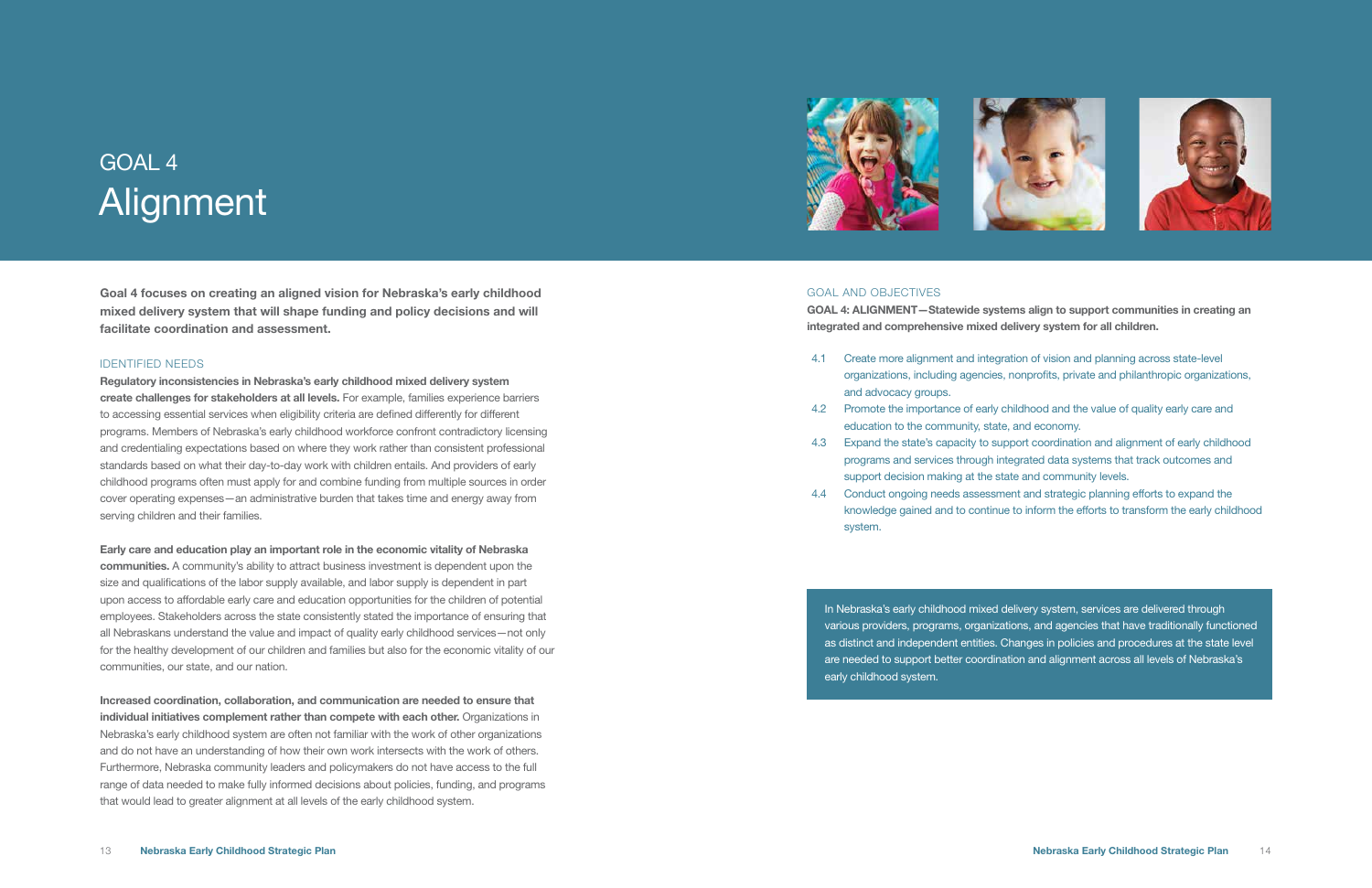The Nebraska Early Childhood Strategic Plan is designed to create a more integrated system of early childhood services and to ensure that, no matter where a family lives or what challenges they face, each child in Nebraska has access to quality early childhood services. The goals and objectives build on a strong foundation of existing and expanding collaborative relationships and ongoing initiatives across the state, providing a clear framework and targets for the shared work ahead. At the same time, the goals and objectives are broad enough to allow stakeholders across Nebraska to define, implement, and refine strategies and action plans that respond to the strengths and needs of specific communities and populations.

The Nebraska Early Childhood Strategic Plan is a dynamic plan by and for Nebraskans. As we develop detailed implementation strategies, we need the continued input and participation of people from across the state who share our commitment to providing equitable access to quality early childhood services that support children's healthy development from birth through age 8. Learn more about how you can get involved at NEearlychildhoodplan.org.



# Learn More and Get Involved

# NEearlychildhoodplan.org